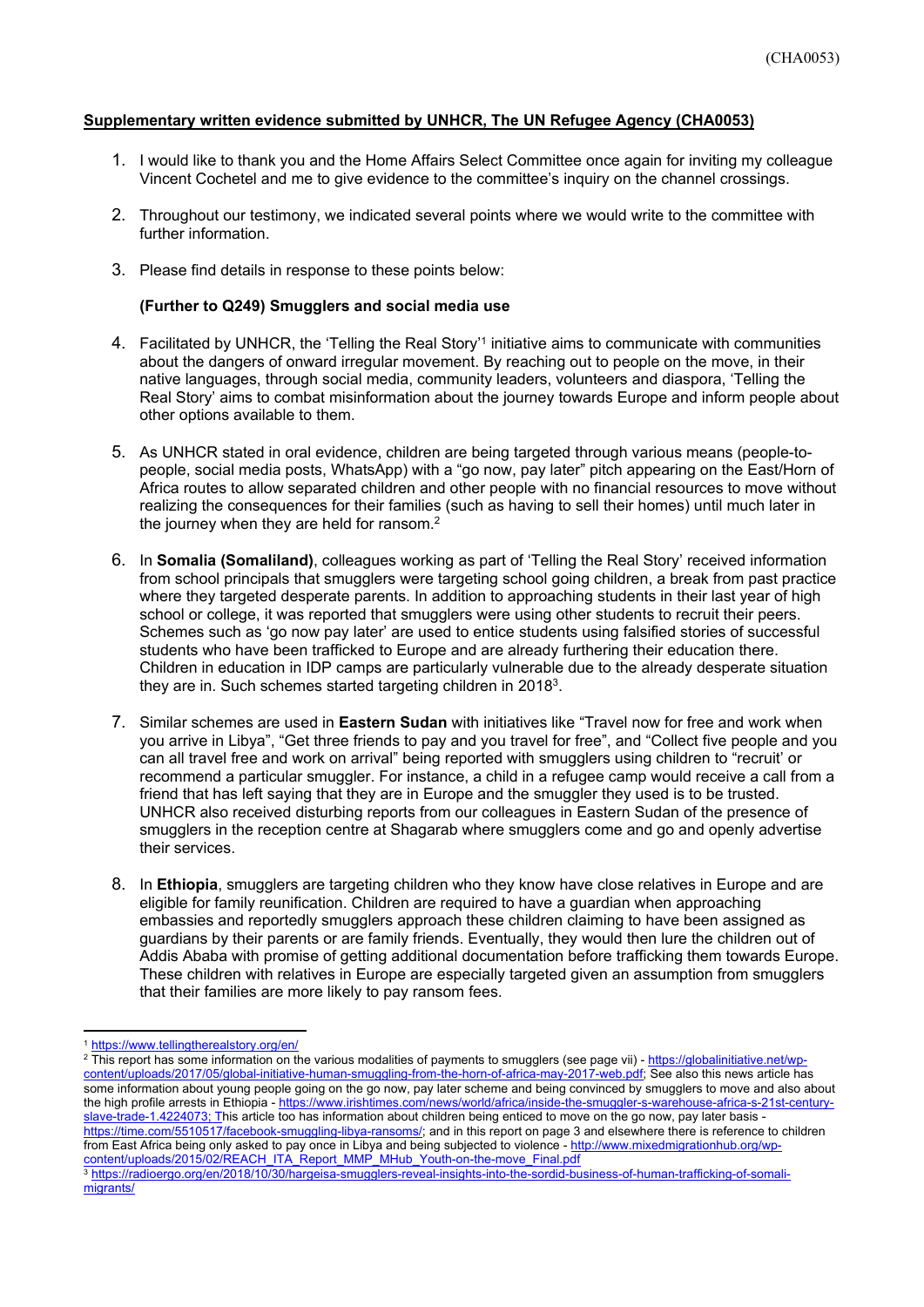- 9. In Addis Ababa, UNHCR has received reports from members of the community that sometimes smugglers themselves attend 'Telling the Real Story' public awareness-raising sessions with the aim of familiarizing themselves with the content and messages used. Smugglers then modify their tactics accordingly to counter these messages. Additionally, there are reports of smugglers targeting such meetings and openly criticizing the facilitator of the session claiming that the sessions are part of a ''European agenda'', challenging the authenticity of the awareness raising material.
- 10. At the Endabaguna reception centre for unaccompanied or separated Eritrean refugee children located close to the four refugee camps in Shire (Ethiopia), smugglers have forced the local NGO manager from IHS to systematically erase images of people dying at sea on paintings displayed on walls (as an awareness raising tool on the dangers of going to Libya). An example is included below:



- 11. In **Eritrea**, the diaspora has informed UNHCR of Eritrean smugglers advertising their services on social media and targeting parents in Eritrea persuading them that their children would have a better life in Europe. This triggered an unprecedented "Breath" campaign by the Eritrean diaspora to discourage Eritreans from Eritrea from listening to smugglers' false narratives.
- 12. These are a sample of screenshots from Facebook of Eritrean diaspora talking about the #Breath campaign. The messages focus on informing Eritreans not to take the risk of traveling to Libya. They say, "let us give our testimony/messages so that lives won't be lost in Libya and let us share these messages."4

<sup>4</sup> See also [https://www.facebook.com/abrham.fa/videos/2838305712880028](https://eur02.safelinks.protection.outlook.com/?url=https%3A%2F%2Fwww.facebook.com%2Fabrham.fa%2Fvideos%2F2838305712880028&data=02%7C01%7Ccochetel%40unhcr.org%7C212ec8ebd121459e43fa08d865592680%7Ce5c37981666441348a0c6543d2af80be%7C0%7C0%7C637370780859663057&sdata=w6vPtmyHY%2BZnnqIrDcCnqh6uyUd4TeJGmIOsZ2TOwss%3D&reserved=0)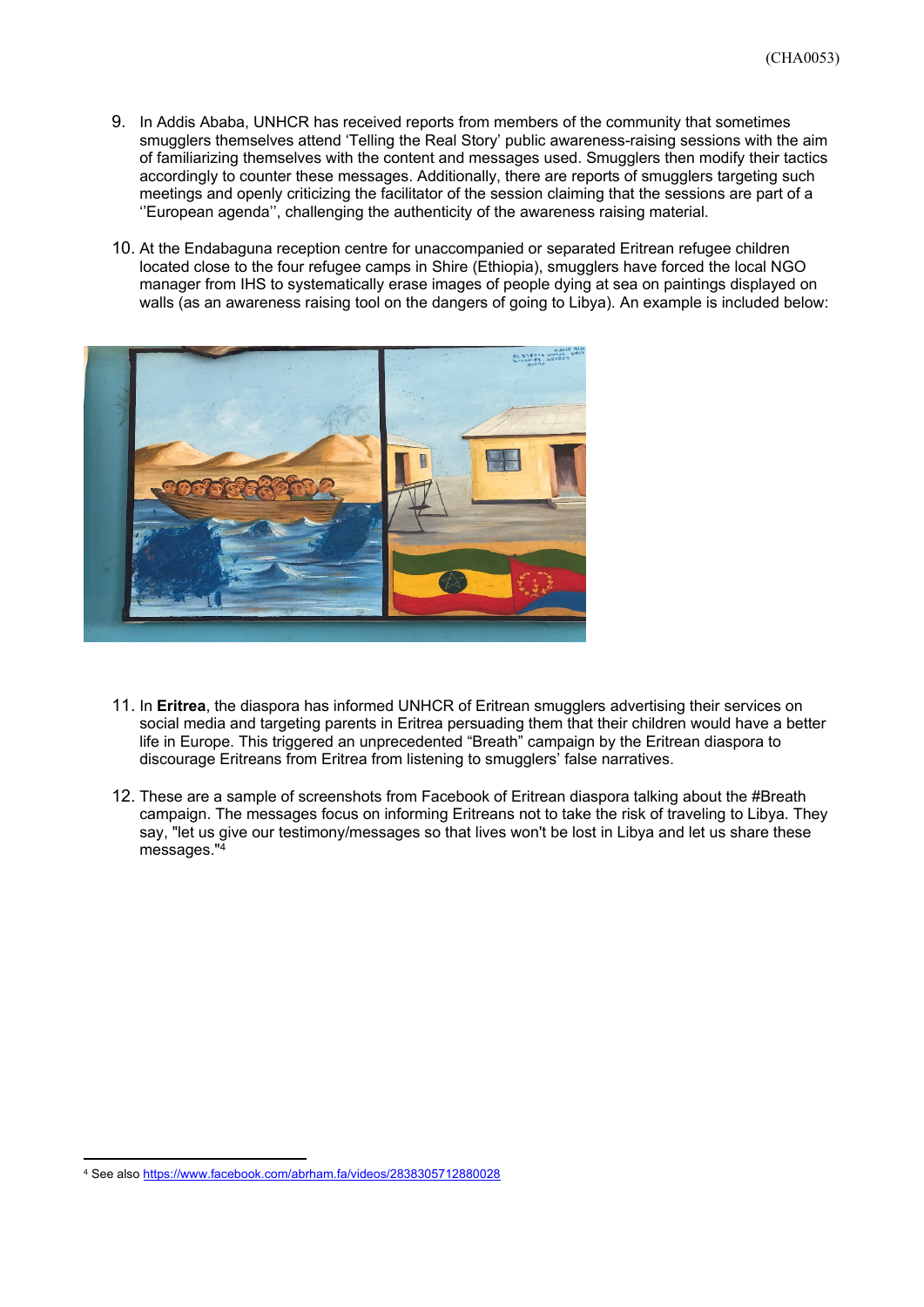

- 13. On **social media**, UNHCR had been contacted by Eritrean traffickers in **Libya** claiming that the testimonies provided by UNHCR ('Telling the Real Story' project) "defamed" them and that they were "better than Libyan traffickers" and had higher success rates in terms of the number of persons trafficked to Europe.
- 14. In 2014, UNHCR started a social media monitoring project in various languages to better understand the dynamics among smuggling rings and their engagement with local/refugee and diaspora populations. Unfortunately, due to financial constraints, UNHCR had to stop this successful project and hand over to the European Asylum Support Office (EASO) in January 2017. EASO ceased this reporting after it was found to be in breach of EU data protections laws in September 2019<sup>5</sup>. UNHCR would like to resume this project if and when funding can be secured.
- 15. Some of the EASO reports referred to Facebook posts by smugglers advertising imminent departures of boats from **Libya** for children and families.
- 16. These extracts are taken from EASO Social media reports from February and July 2019, attached as annexes to this submission.
- 17. *Extracts: EASO Social Media Monitoring Report No.74 11-17 July 2019 Central Mediterranean Route A user announces the imminent departure of two boats from Libya, with 130 migrants/asylum seekers (including 12 children) on-board. Another user announces the departure of a trip from Libya on Tuesday, 16 July. A third user announces the departure of a trip from Libya on Thursday, 18 July.*
- 18. *EASO Social media Monitoring report No. 1, 20-26 February 2019 Central Mediterranean Route A user advertises trips from Libya to Italy for Sudanese nationals. He states that further communication takes place in a WhatsApp group. Another user announces the departure of a trip from Libya to Italy on Wednesday, 26 June. A prominent user announces the imminent departure of a trip for families and for Libyan nationals exclusively.*
- 19. UNHCR no longer systematically collects social media posts related to offers made by human traffickers/smugglers targeting refugee children or others. However, it has been noted that such posts do not stay up long on social media platforms and are quickly removed. Many are then recycled using

<sup>5</sup> <https://euobserver.com/investigations/146856>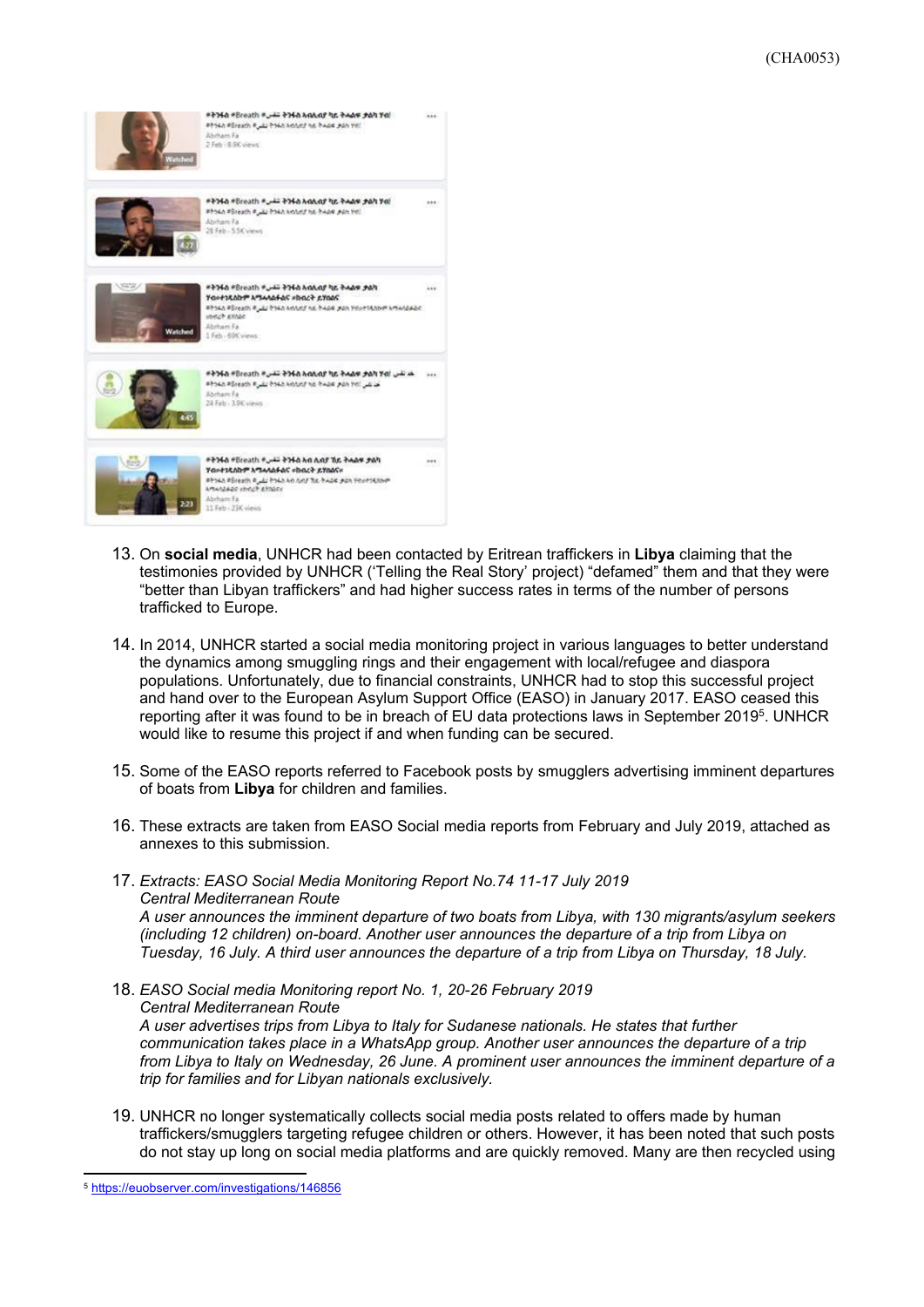other social media accounts. Whenever UNHCR discovers a case, we communicate them to the competent law enforcement authorities. Often these social media adverts/posts are referred to us by users of the multilingual 'Telling the Real Story' platform. We have observed the efforts of the Eritrean community to unmask smugglers and traffickers on social media. See screenshots below.





20. In the post below an Eritrean female refugee who had crossed the Mediterranean Sea courageously posted pictures of a man she identifies as a trafficker alongside pictures of part of her and her son's bodies with torture scars that she reports were inflicted by the trafficker. In the post, she says the man in the picture kidnapped her and her son, torturing and sexually abused them. In a response the man allegedly threatened to post sexually explicit photographs of her unless she agreed to marry him. To avert future harm, she has been seeking the help from the Eritrean community to identify the man and hand him to authorities.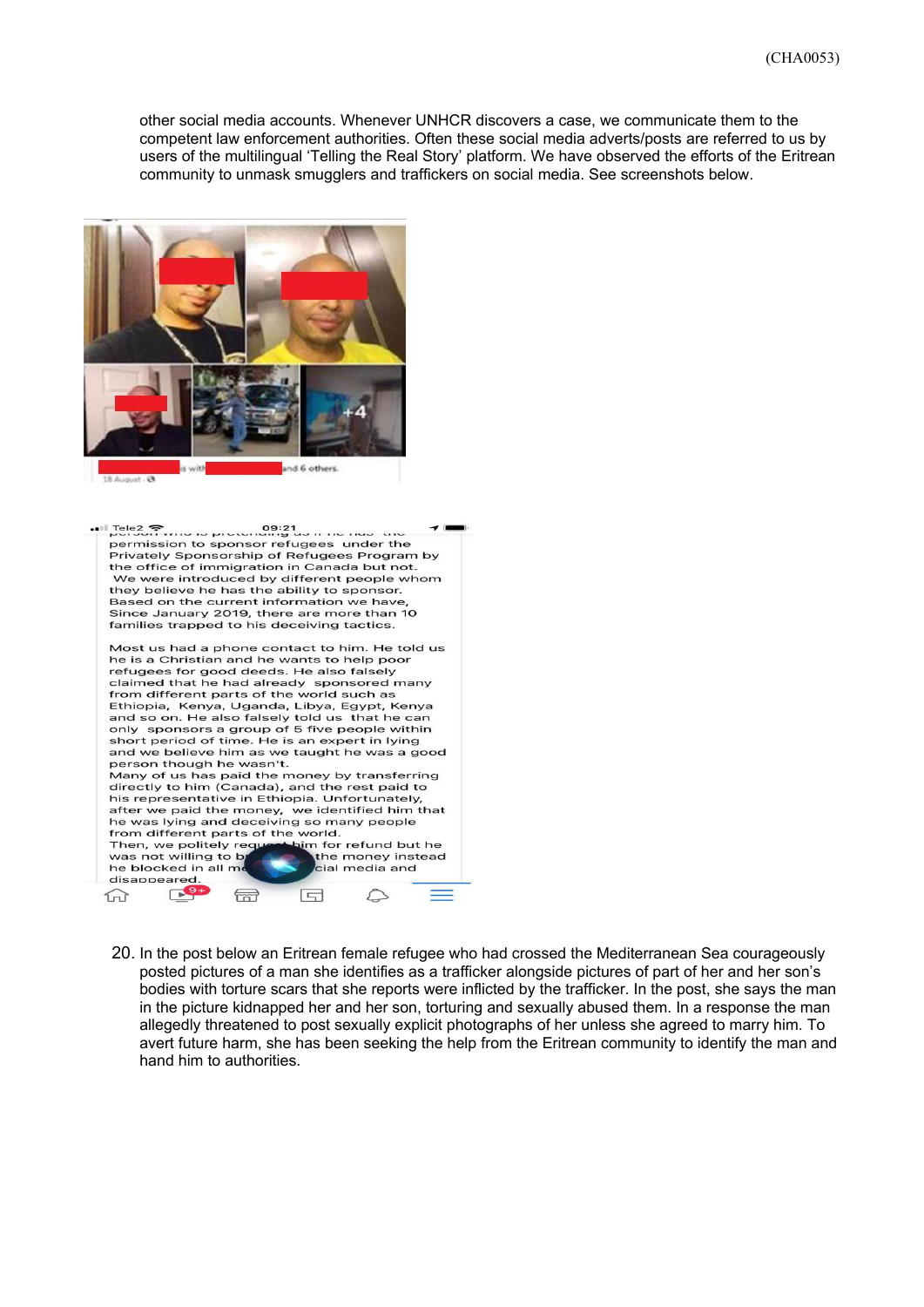

## **(Further to Q259) Comparative grant rates UK and France**

- 21. It is important to consider that average asylum grant rates in different countries can be difficult to compare because the most common nationalities claiming asylum will differ between countries, and within the same nationality, different ethnic and religious communities may claim in different countries. For example the average first instance grant rate in France (23%) is brought down by a higher number of asylum claims from Albania, Georgia, Guinea and Bangladesh – all countries which have similarly low recognition rates in the UK and the EU as a whole but represent fewer claims proportionally in the UK. There remain however significant differences. That said, there is no indication that most asylum seekers know of, or are guided by grant rates when deciding where to seek asylum, and the tables below show that in several cases countries with a lower grant rate receive a larger number of applicants.
- 22. The tables below show the asylum grant rate at first instance and on appeal for nationalities reported to be prominent amongst those crossing the Channel<sup>6</sup>. Note that for most of the nationalities listed below, the differences in the grant rate between France and the UK at first instance reduce after appeals are considered.

| Iran Grant Rate 2019 - first instance decisions |                              |                   |              |                                            |  |
|-------------------------------------------------|------------------------------|-------------------|--------------|--------------------------------------------|--|
|                                                 | <b>Positive</b><br>decisions | <b>Rejections</b> | <b>Total</b> | Grant rate %<br>(positive /<br>rejections) |  |
| France                                          | 108                          | 380               | 488          | 22                                         |  |
| United<br>Kingdom                               | 2771                         | 1353              | 4124         | 67                                         |  |
| <b>EU-28</b>                                    | 7570                         | 11145             | 18715        | 40                                         |  |

<sup>&</sup>lt;sup>6</sup> <https://committees.parliament.uk/publications/2333/documents/22962/default/> . For the tables show EU level data are from Eurostat [https://ec.europa.eu/eurostat/databrowser/view/MIGR\\_ASYDCFSTA\\_\\_custom\\_89413/default/table?lang=en](https://ec.europa.eu/eurostat/databrowser/view/MIGR_ASYDCFSTA__custom_89413/default/table?lang=en) , UK data are from Home Office Statistics. France data on first instance decisions are from the 'Office Français de protection des réfugiés et apatrides' (Ofpra): [https://www.ofpra.gouv.fr/sites/default/files/atoms/files/rapport\\_dactivite\\_2019.pdf](https://www.ofpra.gouv.fr/sites/default/files/atoms/files/rapport_dactivite_2019.pdf)

and France data on second instance decisions are from the National Court of Asylum (Cour Nationale du Droit d'Asile - CNDA): [http://www.cnda.fr/content/download/168271/1684126/version/3/file/RA2019-CNDA.pdf.](https://eur02.safelinks.protection.outlook.com/?url=http%3A%2F%2Fwww.cnda.fr%2Fcontent%2Fdownload%2F168271%2F1684126%2Fversion%2F3%2Ffile%2FRA2019-CNDA.pdf&data=02%7C01%7Cmcclemax%40unhcr.org%7Cf77c81eb8df3406030f408d866dbdfa1%7Ce5c37981666441348a0c6543d2af80be%7C0%7C0%7C637372442699291073&sdata=KDzDGLxvDo8NS7uPP%2F6IxwYhOljPJeRriEVZbRhwJOk%3D&reserved=0) Positive decisions include refugee recognition as well as grants of subsidiary and humanitarian protection.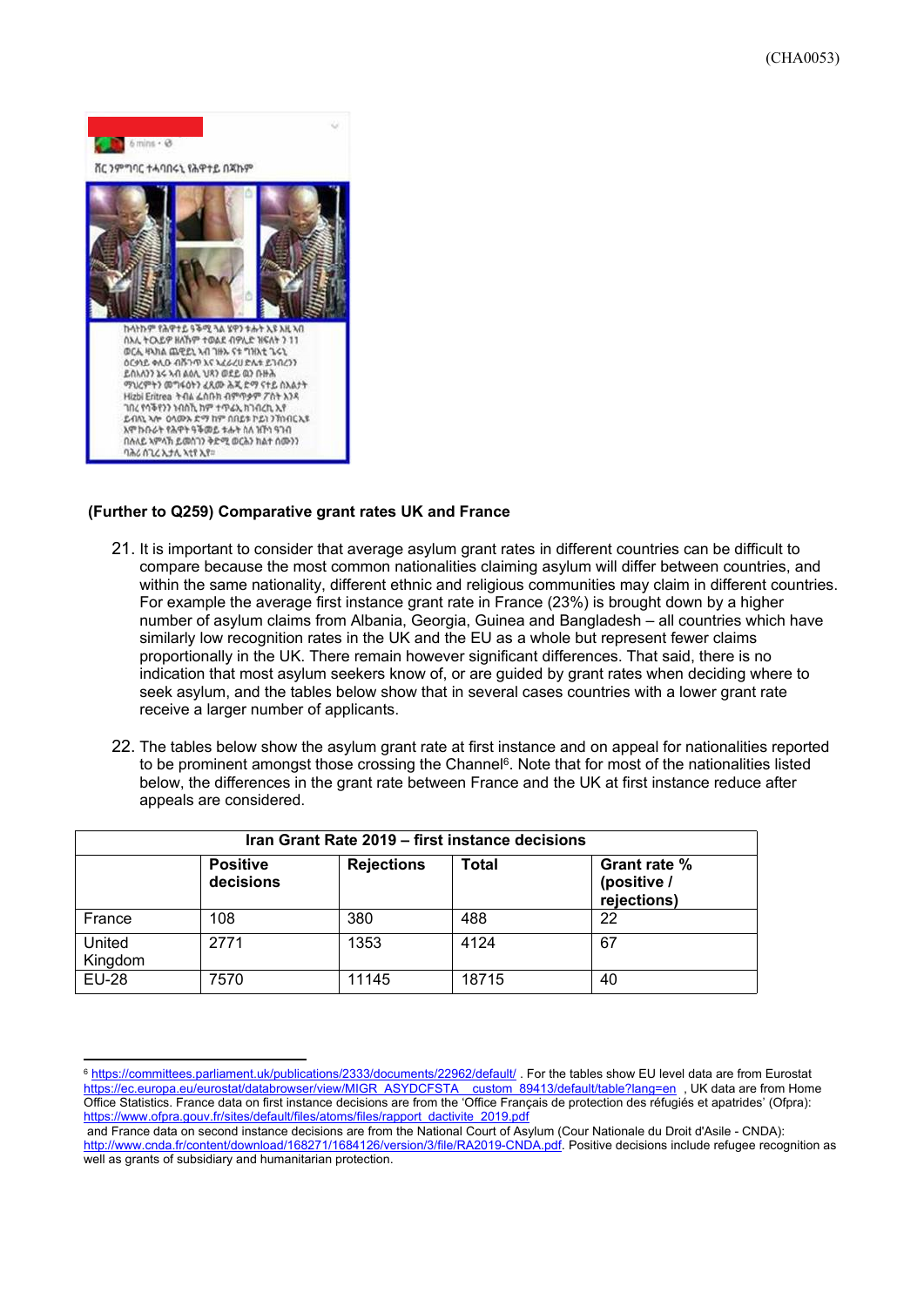| Iraq Grant Rate 2019 - first instance decisions |                                            |       |       |    |  |
|-------------------------------------------------|--------------------------------------------|-------|-------|----|--|
|                                                 | Grant rate %<br>(positive /<br>rejections) |       |       |    |  |
| France                                          | 709                                        | 410   | 1119  | 65 |  |
| United<br>Kingdom                               | 882                                        | 2134  | 3016  | 29 |  |
| <b>EU-28</b>                                    | 13595                                      | 19290 | 32885 | 41 |  |

| Syria Grant Rate 2019 – first instance decisions |                              |                   |       |                                            |  |
|--------------------------------------------------|------------------------------|-------------------|-------|--------------------------------------------|--|
|                                                  | <b>Positive</b><br>decisions | <b>Rejections</b> | Total | Grant rate %<br>(positive /<br>rejections) |  |
| France                                           | 2473                         | 579               | 3052  | 81                                         |  |
| United<br>Kingdom                                | 717                          | 72                | 789   | 91                                         |  |
| <b>EU-28</b>                                     | 59625                        | 10135             | 69760 | 85                                         |  |

| Eritrea Grant Rate 2019 – first instance decisions |                              |                   |        |                                            |  |
|----------------------------------------------------|------------------------------|-------------------|--------|--------------------------------------------|--|
|                                                    | <b>Positive</b><br>decisions | <b>Rejections</b> | Total  | Grant rate %<br>(positive /<br>rejections) |  |
| France                                             | 1156                         | 255               | 1411   | 82                                         |  |
| United<br>Kingdom                                  | 1794                         | 274               | 2068   | 87                                         |  |
| <b>EU-28</b>                                       | 9.135                        | 2,005             | 11,140 | 82                                         |  |

| Sudan Grant Rate 2019 - first instance decisions |                              |                   |              |                                            |  |
|--------------------------------------------------|------------------------------|-------------------|--------------|--------------------------------------------|--|
|                                                  | <b>Positive</b><br>decisions | <b>Rejections</b> | <b>Total</b> | Grant rate %<br>(positive /<br>rejections) |  |
| France                                           | 2596                         | 1470              | 3983         | 66                                         |  |
| United<br>Kingdom                                | 1640                         | 280               | 1920         | 85                                         |  |
| <b>EU-28</b>                                     | 4385                         | 2655              | 7040         | 62                                         |  |

| Pakistan Grant Rate 2019 - first instance decisions |                              |                   |        |                                            |  |
|-----------------------------------------------------|------------------------------|-------------------|--------|--------------------------------------------|--|
|                                                     | <b>Positive</b><br>decisions | <b>Rejections</b> | Total  | Grant rate %<br>(positive /<br>rejections) |  |
| France                                              | 65                           | 1997              | 2062   | 3                                          |  |
| United<br>Kingdom                                   | 501                          | 834               | 1335   | 38                                         |  |
| <b>EU-28</b>                                        | 3,085                        | 21,935            | 25,020 | 12                                         |  |

| Afghanistan Grant Rate 2019 - first instance decisions |                              |                   |        |                                            |  |
|--------------------------------------------------------|------------------------------|-------------------|--------|--------------------------------------------|--|
|                                                        | <b>Positive</b><br>decisions | <b>Rejections</b> | Total  | Grant rate %<br>(positive /<br>rejections) |  |
| France                                                 | 4532                         | 3134              | 7666   | 59                                         |  |
| United<br>Kingdom                                      | 1172                         | 623               | 1795   | 65                                         |  |
| <b>EU-28</b>                                           | 19,410                       | 16,305            | 35,720 | 54                                         |  |